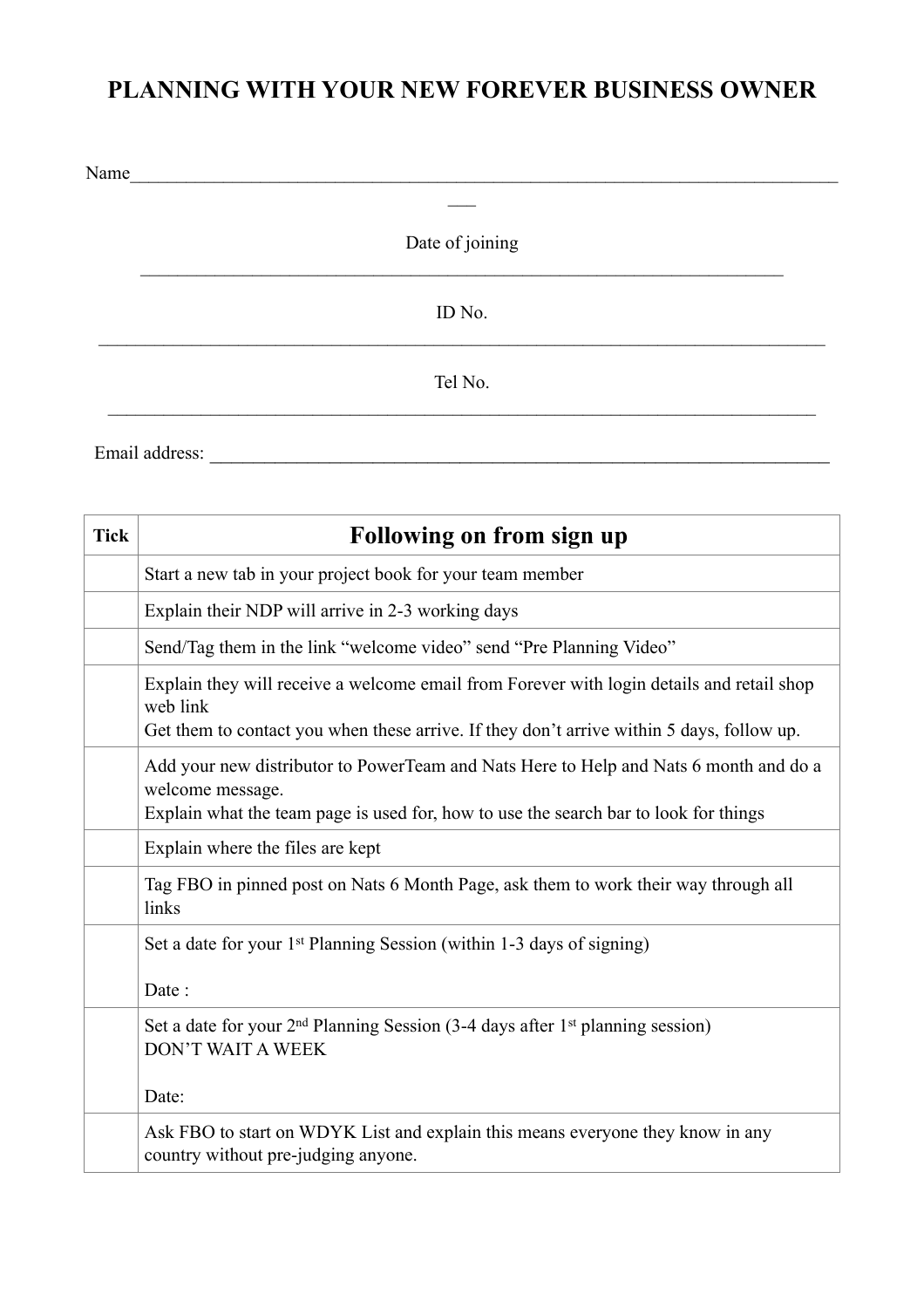Ask FBO to decide on two launch dates to be confirmed at 1<sup>st</sup> Planning Meeting.

Email pre-planning sheet. Set out expectations that the sheet should be filled in and emailed back before 1st planning session.

|             | Send out the following QLS pods. (www.qlsonline.net)<br>Explain that you expect the ND to watch them before your first planning session.       |
|-------------|------------------------------------------------------------------------------------------------------------------------------------------------|
|             | Setting your Goals – Jayne Leach<br>$\blacksquare$                                                                                             |
|             | - Developing Your Contact List - Alison Woodleigh/Chris Goldsbrough                                                                            |
|             | - Retailing – Products – Dr Sylvia                                                                                                             |
|             | - Understanding your New Distributor Pack – Sun Moritz                                                                                         |
| <b>Tick</b> | DAY <sub>2</sub>                                                                                                                               |
|             | Keep in touch with them as they will be very excited and you want to keep the excitement<br>flowing. Remember how you felt when you were new!  |
|             | Look on Forever Knowledge for prospective training dates/venues to tell them at their first<br>planning session. List them here for reference. |
|             | Network Skills:                                                                                                                                |
|             | Product & Customer Care:                                                                                                                       |
|             | Others:                                                                                                                                        |
|             | Find the date of the next Success Day to tell them. Check there are tickets available.                                                         |
|             | Date:                                                                                                                                          |
|             | Find their nearest Business Presentation/time/venue/contact person<br>(Look in the most recent company magazine – back page)                   |
|             | Date:                                                                                                                                          |
|             | If they are not local, find a local buddy for them from Powerteam.<br>Introduce them to each other.                                            |
|             | Add them to their local Facebook Business Presentation page.<br>(Find their area on Forever Knowledge)                                         |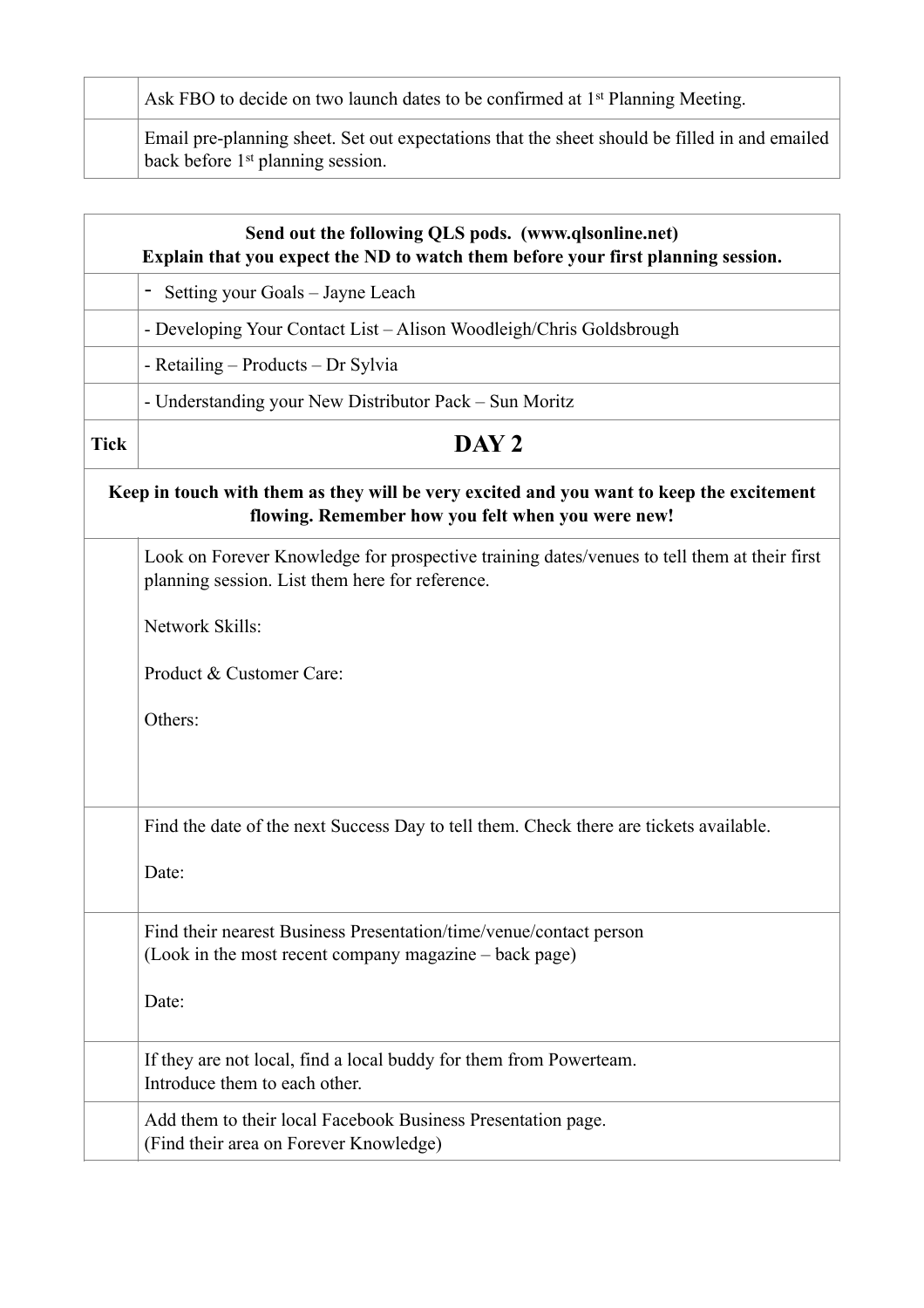| <b>Tick</b> | 1 <sup>st</sup> Planning Session (90 mins max) Online 40-50mins                                                                                                                                                                                                                                                                                                                                                     |
|-------------|---------------------------------------------------------------------------------------------------------------------------------------------------------------------------------------------------------------------------------------------------------------------------------------------------------------------------------------------------------------------------------------------------------------------|
|             | Focus on their WHY. Spend plenty of time on this.<br>Try to get them to connect - If you can make them cry, you have found their WHY!<br>Use Alan Pease's Primary Motivating Factors and 5 solid gold questions as a support<br>Make a note of their WHY                                                                                                                                                            |
|             |                                                                                                                                                                                                                                                                                                                                                                                                                     |
|             |                                                                                                                                                                                                                                                                                                                                                                                                                     |
|             | Ask how many hours can they commit to building their business?                                                                                                                                                                                                                                                                                                                                                      |
|             | Lay down expectations.<br>"If you succeed in this business, it's going to be you who creates the success, not me. And, if<br>you fail in this business, its going to be you who creates that failure, not me.<br>YOU are going to be the difference between success or failure. I'm here to guide you every<br>step of the way but I can't do it for you. I'm here to work with you, not for you". (Eric<br>Worre). |
|             | Explain the importance and commitment of training and self-development.<br>Recommend a couple of starter books,<br>eg The Secret/Go Pro/79 Network Marketing Tips                                                                                                                                                                                                                                                   |
|             | Explain the bin-bag exercise to put away all their normal products from the bathroom as<br>soon as their starter box arrives.                                                                                                                                                                                                                                                                                       |
|             | If their starter box has arrived, go through the products with them briefly, or send them a<br>sheet explaining the products and what they do/how to use them.<br>Ask them if their family or friends have any health problems - point out the products that<br>they can recommend straight away to people.                                                                                                         |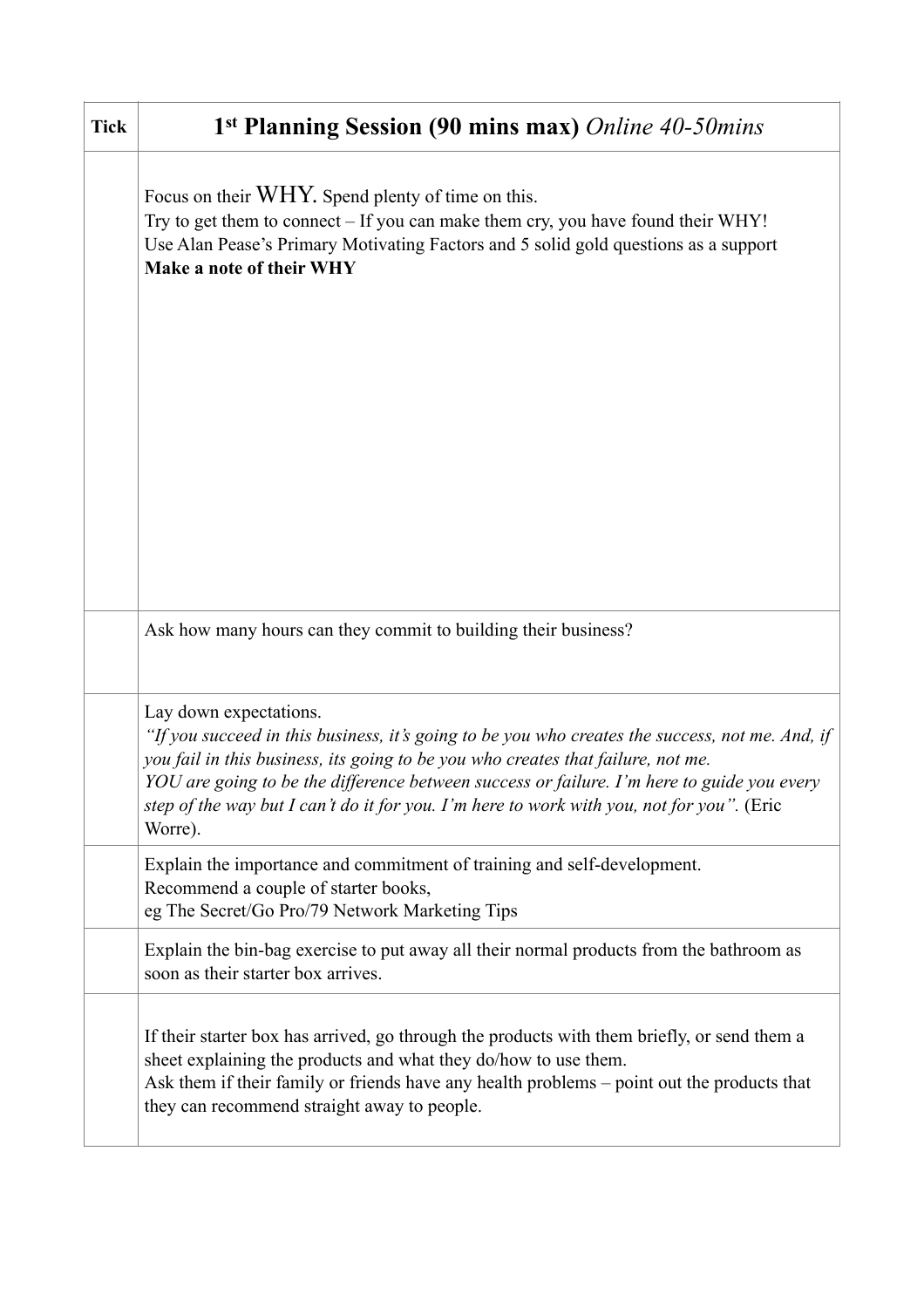| <b>Tick</b> | 1 <sup>st</sup> Planning Session (a) |
|-------------|--------------------------------------|
|-------------|--------------------------------------|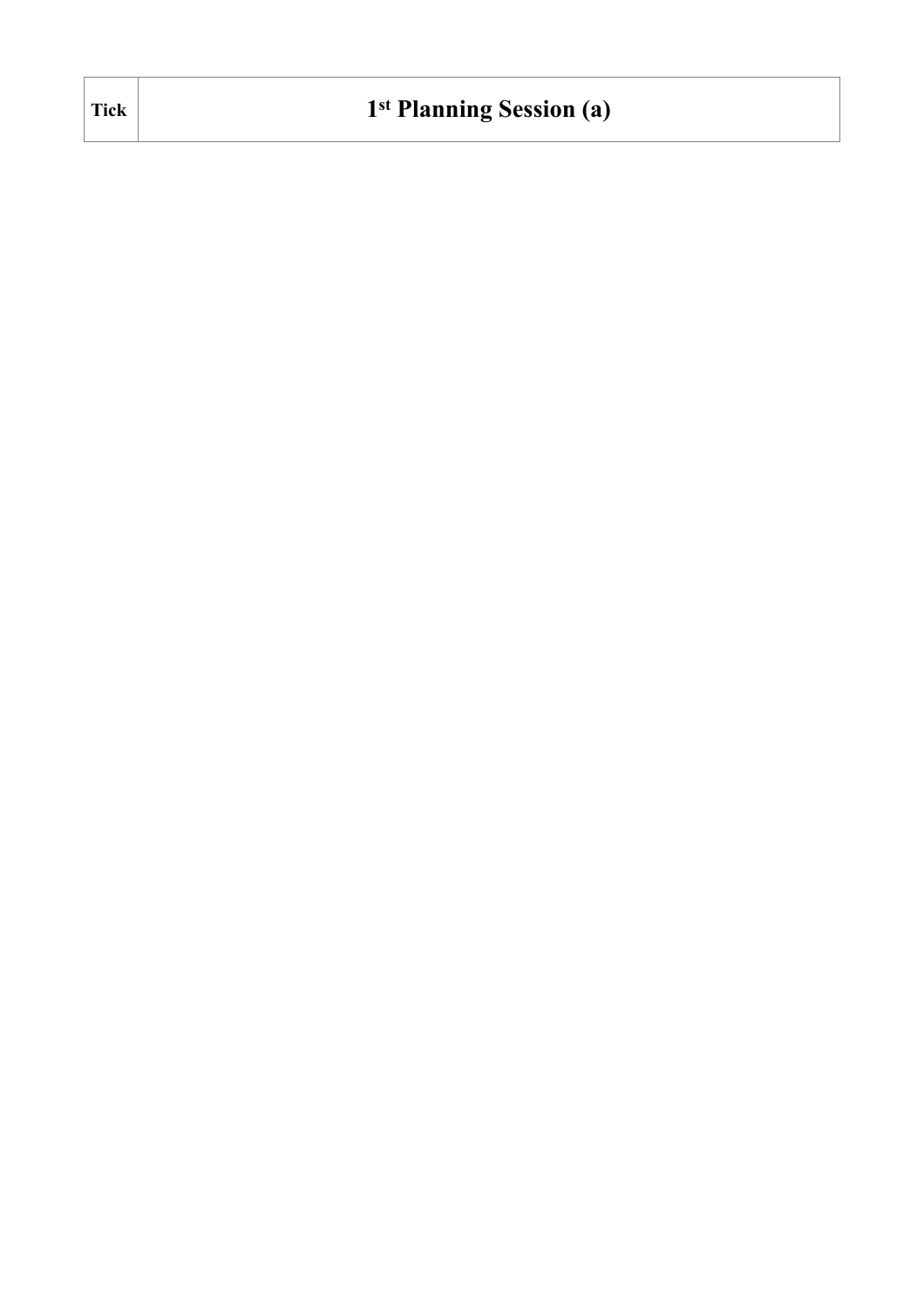#### **GOALS** (*First Steps to Manager Book)*

Get them to think about some goals – short-term and long-term (Need goals/want goals). This can be quite difficult for someone who has never had to do this before, Ideally they will have made a start on this at home

Make a note of their goals here so you can remind them and encourage them on days when they are struggling.

Ask them to put costs against each goal

Explain that their goals will change over time.

Finally ask them "if they could pick just one goal that they were guaranteed to achieve, which would it be" circle this goal. The ask them "how would it feel if you didn't achieve this" aim to get them emotionally attached to their goals. Explain that each time they work on their business they are taking a step closer to achieving this goal, each time they cant be bothered to do anything on their business they are taking a step in the opposite direction.

Personal Short Term:

Personal Long Term:

Family Short Term:

Family Long term:

Business Short Term:

Business Long Term:

Tie their goals into the marketing plan on page 6/7

Show them the estimated income figures and show them how quickly they could achieve the extra income they are seeking. Show them where they would need to get to in order to achieve the goal they circled above.

Tell them you will work out a realistic plan that will tie in with the hours they can commit. (Four/Five/Six Month to Manager Plans).

Encourage them to collect pictures of their goals over the next few weeks, to put on a large board, positioned in a prominent place where they will see it every day to motivate them. (Not a closed book).

Tell them to find specific pictures of colour/make/model of car or picture of holiday hotel/ destination. The more specific the better.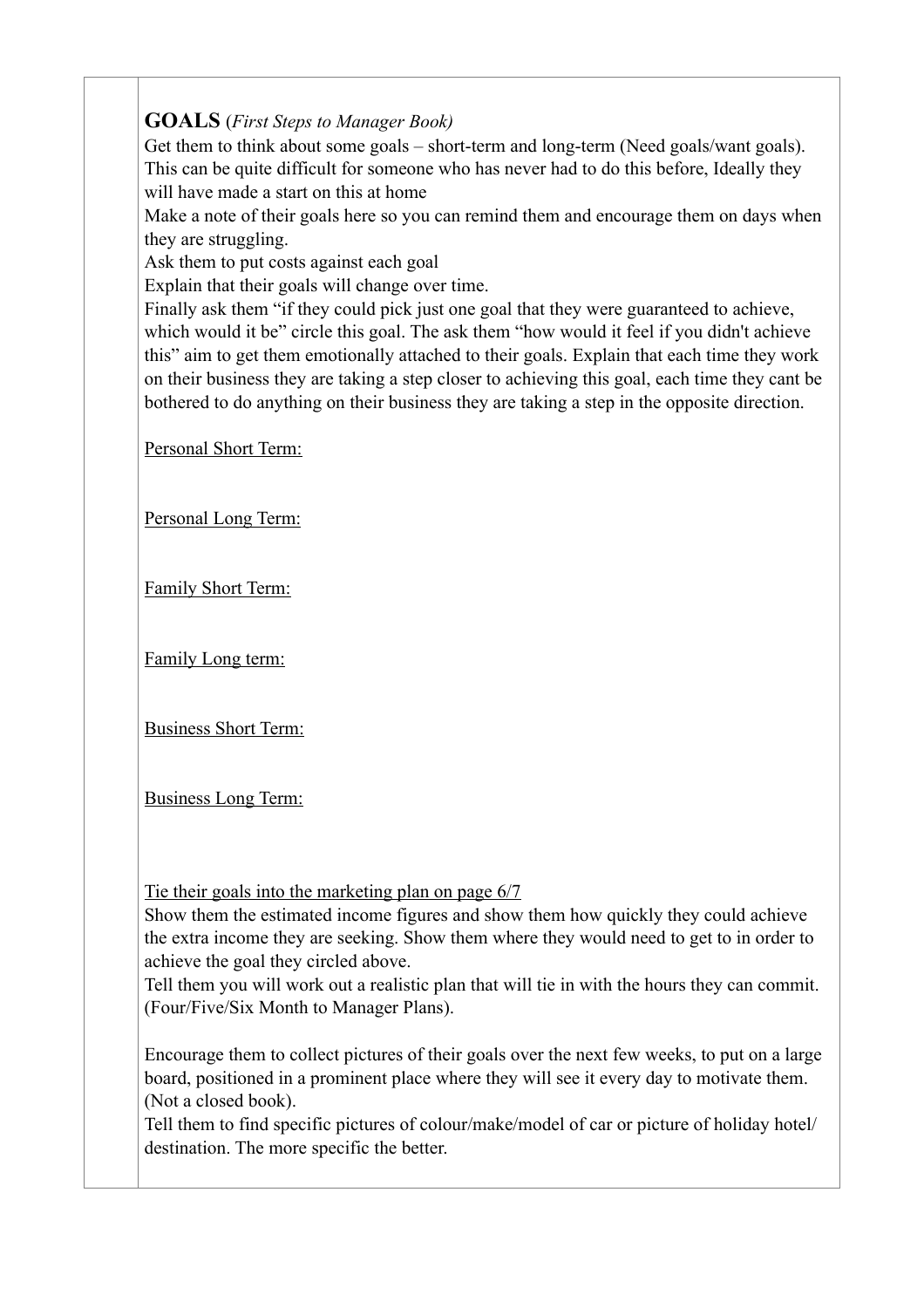| <b>Tick</b> | 1 <sup>st</sup> Planning Session (b)                                                                                                                                                                                                                                  |
|-------------|-----------------------------------------------------------------------------------------------------------------------------------------------------------------------------------------------------------------------------------------------------------------------|
|             | <b>EXPLAIN CCs</b><br>How CCs work, 4cc a month. Make sure they understand CC value.<br>Show them how easy it is to get to 4cc this month $-$ volume map it out for them this month.<br>Explain that we aim for 4-6cc every month                                     |
|             | <b>WDYKL LIST</b><br>Ask to see their List. How many names? Aim for 100<br>If they haven't started yet, this is not a good sign. Emphasise how important this is.                                                                                                     |
|             | Explain why we make a list and what we use it for.<br>Show them the memory jogger in the book. Ask them if they know people abroad.<br>Show them our International Directory book.                                                                                    |
|             | <b>PROFILING PEOPLE</b><br>Explain profile sheets and how we use them.<br>Help them to think of five people that they want to tell about their business first.<br>Begin to build a picture of each person and how to approach them<br>Encourage them to begin contact |
|             | <b>EXPLAIN MARKETING PLAN</b><br>Explain the basic positions on the marketing plan and income potential.<br>Explain basic percentages.<br>Explain totals to achieve are over 2 months and are a team total.                                                           |
|             | <b>LAUNCH</b> Confirm dates for two launches and/or Home BP.<br>Explain what these are/why we do them asap.<br>Explain what will happen at the launch.                                                                                                                |
|             | 1st Launch:                                                                                                                                                                                                                                                           |
|             | 2 <sup>nd</sup> Launch:                                                                                                                                                                                                                                               |
|             | <b>Home BP:</b>                                                                                                                                                                                                                                                       |
|             | Show/Give them Launch Invitations/message to use if appropriate.                                                                                                                                                                                                      |
|             | Explain and coach best ways to invite people to the launch.<br>** REALLY IMPORTANT**<br>Tell them to make sure to invite double the amount of people the room can hold.                                                                                               |
|             | <b>RETAILING</b> Explain all the different methods of retailing products and developing<br>customers (See all methods page 10).                                                                                                                                       |
|             | <b>PUPPS</b> Explain Pupps and how to do them.                                                                                                                                                                                                                        |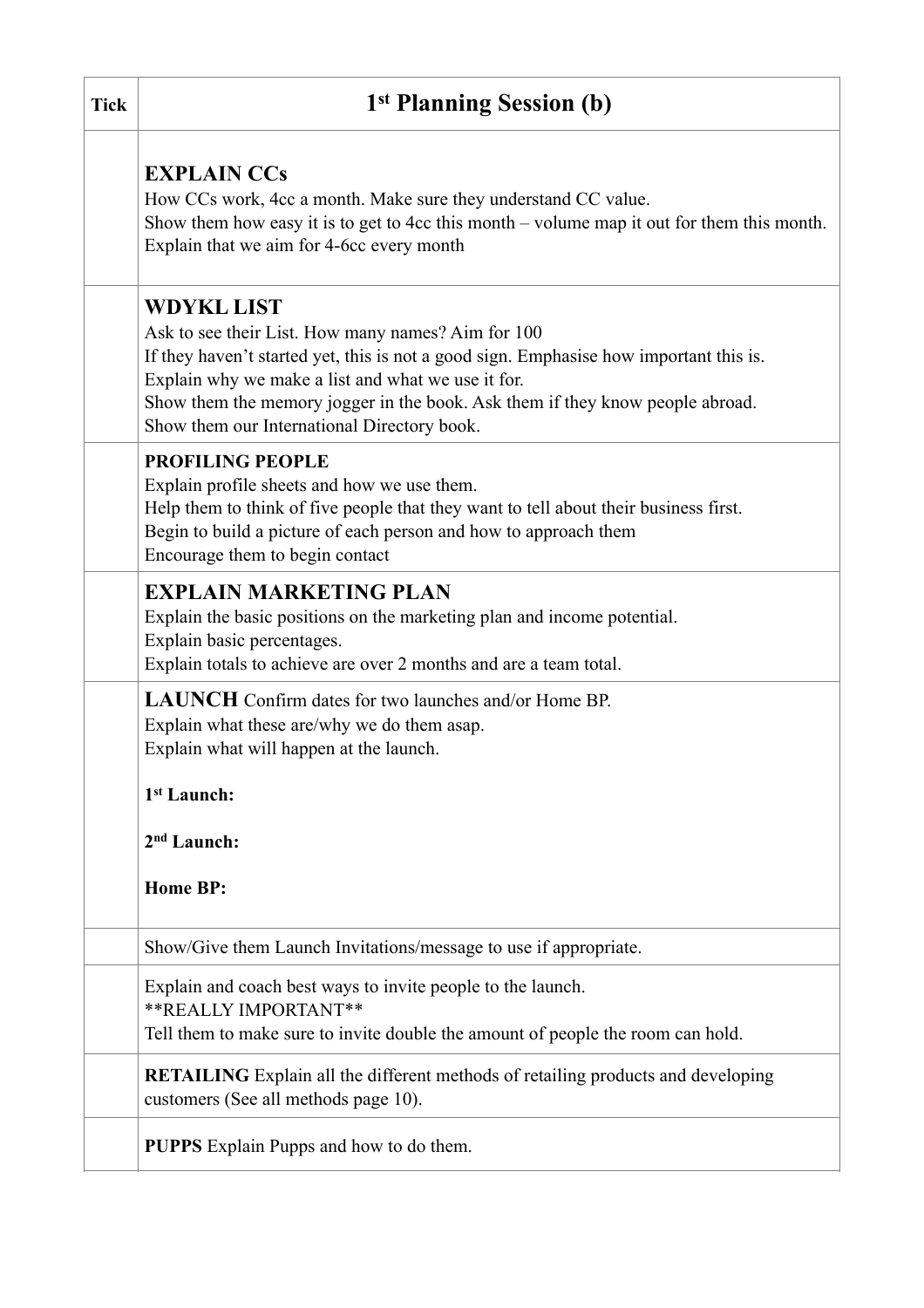|             | C9 and FIT Programme<br>Explain briefly the C9/FIT Weight Management Programme and how important it is to do<br>the plan as soon as they can, if they are planning to retail this product. Emphasise they<br>won't be able to support others on the plan unless they have done it themselves, even if its<br>just the C9 in the early days. Tell them how many CCs it's worth.<br>Ask them to read up about it as soon as they can and consider it for themselves to tie in their<br>results with their launch dates.<br>Add them to the Destiny FIT support Page and explain that it is for customers only |
|-------------|-------------------------------------------------------------------------------------------------------------------------------------------------------------------------------------------------------------------------------------------------------------------------------------------------------------------------------------------------------------------------------------------------------------------------------------------------------------------------------------------------------------------------------------------------------------------------------------------------------------|
| <b>Tick</b> | 1 <sup>st</sup> Planning Session (c)                                                                                                                                                                                                                                                                                                                                                                                                                                                                                                                                                                        |
|             | <b>ORDERING</b><br>Make sure they know how to do a basic order over the telephone, quoting their distributor<br>number and item numbers. Explain £50 minimum, deliver charges and pick up.                                                                                                                                                                                                                                                                                                                                                                                                                  |
|             | Give them the telephone number to order $-08448756060$                                                                                                                                                                                                                                                                                                                                                                                                                                                                                                                                                      |

| <b>Tick</b> | 1 <sup>st</sup> Planning Session<br><b>Their Homework</b>                                                                                                                                                                                                                                                                                                                                                                                                                                                                                  |
|-------------|--------------------------------------------------------------------------------------------------------------------------------------------------------------------------------------------------------------------------------------------------------------------------------------------------------------------------------------------------------------------------------------------------------------------------------------------------------------------------------------------------------------------------------------------|
|             | - Register on QLS Online (www.qlsonline.net)<br>- Register on Forever Living (check they have passwords)<br>- Register on Forever Knowledge<br>- USE products and recommend to family and friends<br>- Continue WDYKL<br>- Think of a Business Name (or two)<br>- Listen to emailed training from QLS<br>- Start setting up a Facebook Business Page (if they want to)<br>- Plug into team webinars/trainings<br>- Work on Goal Board<br>- 7-Day Plan<br>- Profile first 5 people.<br>- Bring 2 folders to next session<br>- Order Pupp/C9 |
|             | Tasks should be completed before next Planning Session.<br>- Stress the importance of posting on Team pages and being proactive as a<br>team player.                                                                                                                                                                                                                                                                                                                                                                                       |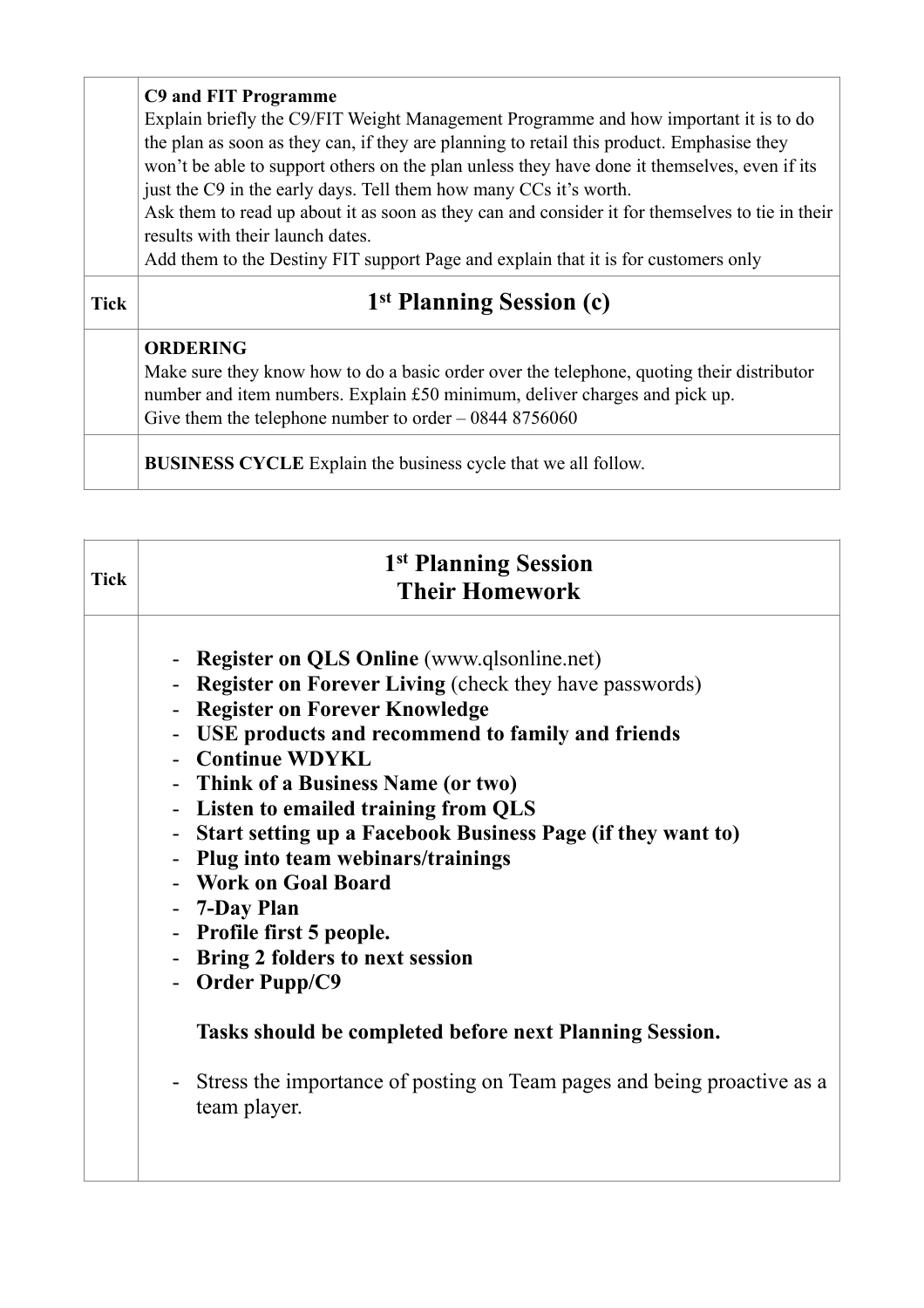#### **Send out the following QLS pods. (www.qlsonline.net) Ask the ND to watch them before your second planning session.**

- Importance 4cc – Natalie Heeley

- Your first Launch – Alan Goldsbrough/Natalie Heeley/Sun Moritz

- Retailing – Customer Trial Pack

### **SEND THEM OR TAG THEM THE COMPLIANCE VIDEOS! (1-4)**

### **SHOW THEM FOREVER KNOWLEDGE ONLINE PRODUCT TRAINING**

### **TAG THEM IN ROLLING TRAINING WEEK 1**

| <b>Tick</b> | 2nd Planning Session (90 mins) 40 to 50 mins online                                                                                                                                                                                                                                                                                                                   |
|-------------|-----------------------------------------------------------------------------------------------------------------------------------------------------------------------------------------------------------------------------------------------------------------------------------------------------------------------------------------------------------------------|
|             | This meeting will not take place unless they have completed the task set at the end of<br>planning meeting 1, explain that you cannot move them on in their business unless the<br>tasks are completed                                                                                                                                                                |
|             | This session can be done as a group if you have several new starters                                                                                                                                                                                                                                                                                                  |
|             | Start by asking them how they feel, how they are getting on.<br>Not too overwhelmed etc?! Have they faced any negativity? Celebrate any sales etc                                                                                                                                                                                                                     |
|             | <b>HOMEWORK</b> Review Homework tasks from previous session.                                                                                                                                                                                                                                                                                                          |
|             | QLS PODS Ask if they have watched the QLS training (obviously you will already know<br>the answer to this as you receive an email when watched.)                                                                                                                                                                                                                      |
|             | <b>LAUNCHES</b> If a Launch/BP is near, then discuss the Launch first, practicalities (what they<br>will need, set up, expectations<br>If a Launch/BP has already happened, then review the event and explain what to do with the<br>prize draw questionnaires, ordering etc<br>Confirm details for next event.                                                       |
|             | <b>VOLUME MAPPING</b> Explain what it is and how we volume map, how we break down<br>activity within the team into cc's. Explain how to break down activity into 7-day plans as<br>more achievable. Show them a 4,5,6, or 7 month plan to get to Manager.<br>Connect it with their goals.<br>If people say they just want $£250$ , open their minds to the potential. |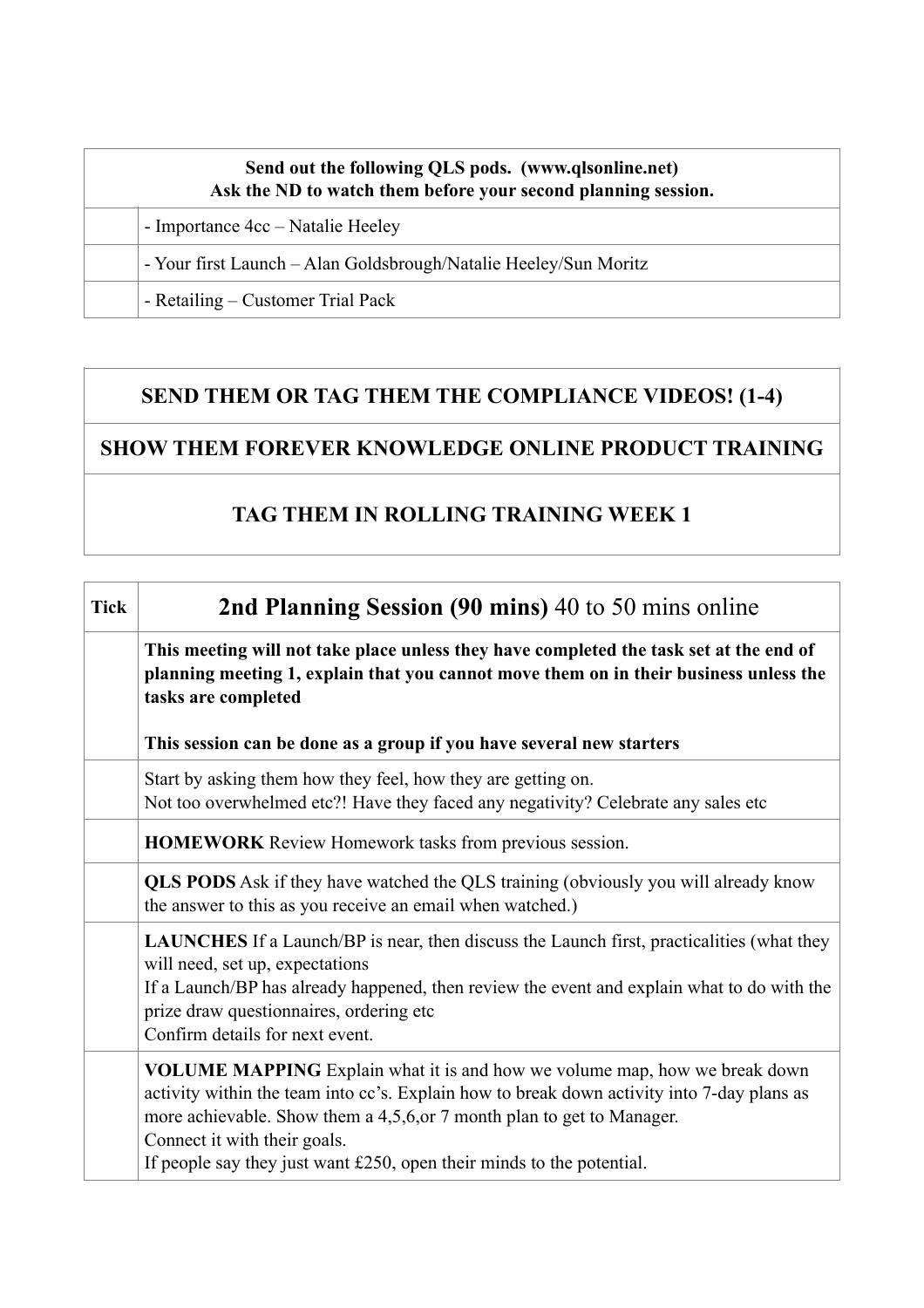|             | <b>ONLINE WEBSITES/SHOPS</b> – Explain what each site is for, how to use them and help<br>them to set up their own                                                                                                                                                                                                                                                                               |
|-------------|--------------------------------------------------------------------------------------------------------------------------------------------------------------------------------------------------------------------------------------------------------------------------------------------------------------------------------------------------------------------------------------------------|
|             | <b>MAKING CALLS/CONTACTING PEOPLE</b><br>Go through the profiles they have done, discuss each one and develop an individual<br>approach to each.<br>practice a phone call with them. Explain we contact/call 3-5 people a day part-time of 5-10<br>full-time. - support them in their first phone calls<br>Also cover other styles of contacting - email. Facebook messenger, text, face to face |
|             | <b>ONE TO ONE.</b> Show them how to download the presentation from QLS or how to use one<br>online. Explain that you will do their first few 121's but Suggest they ask friends to be a<br>'guinea pig' and ask for feedback on presentation skills.<br>Send them Faye's 121 recorded training                                                                                                   |
|             | BUSINESS PRESENTATIONS Explain the importance of going with/without guest still.<br>Treat it like the night in the office. How to invite someone and what words to use at the end                                                                                                                                                                                                                |
|             | <b>GETTING ORGANISED</b> – Explain 2 Folders A to Z and weekly active folder.                                                                                                                                                                                                                                                                                                                    |
|             | <b>ACTIVITY TRACKERS/POINTS SHEETS</b><br>Explain Why we use this tool, how we print them out and record information and scores to<br>help us improve and focus on income-producing activity. How to gather stats.                                                                                                                                                                               |
|             | <b>BUSINESS CARDS</b> Show them your, discuss what to write and where to order.                                                                                                                                                                                                                                                                                                                  |
|             | <b>QLS LEAFLETS - Resources for leaflets/cards</b>                                                                                                                                                                                                                                                                                                                                               |
|             | SOCIAL MEDIA Go through the do's and dont's (making medical claims, discounting,<br>before & after photos) Tell them to be aware of their own profile/swearing etc. 20/80 rule.<br>All positive, healthy posts! Do not poach                                                                                                                                                                     |
|             | <b>RECRUITMENT WEBSITE</b> How to set up on Forever Knowledge or FLP360                                                                                                                                                                                                                                                                                                                          |
| <b>Tick</b> | 2nd Planning Session cont (1-2 hours)                                                                                                                                                                                                                                                                                                                                                            |
|             | Book next two planning sessions - one a week.                                                                                                                                                                                                                                                                                                                                                    |
|             | Planning Session 3:                                                                                                                                                                                                                                                                                                                                                                              |
|             | Planning Session 4:                                                                                                                                                                                                                                                                                                                                                                              |
|             | Ensure they are on QLS                                                                                                                                                                                                                                                                                                                                                                           |
|             | Ensure they are on Forever Knowledge. Upgraded subscription?                                                                                                                                                                                                                                                                                                                                     |
|             | Familiarise them with Discover Forever                                                                                                                                                                                                                                                                                                                                                           |
|             | Show them how to order on Forever Living, how to check their profile, volume.                                                                                                                                                                                                                                                                                                                    |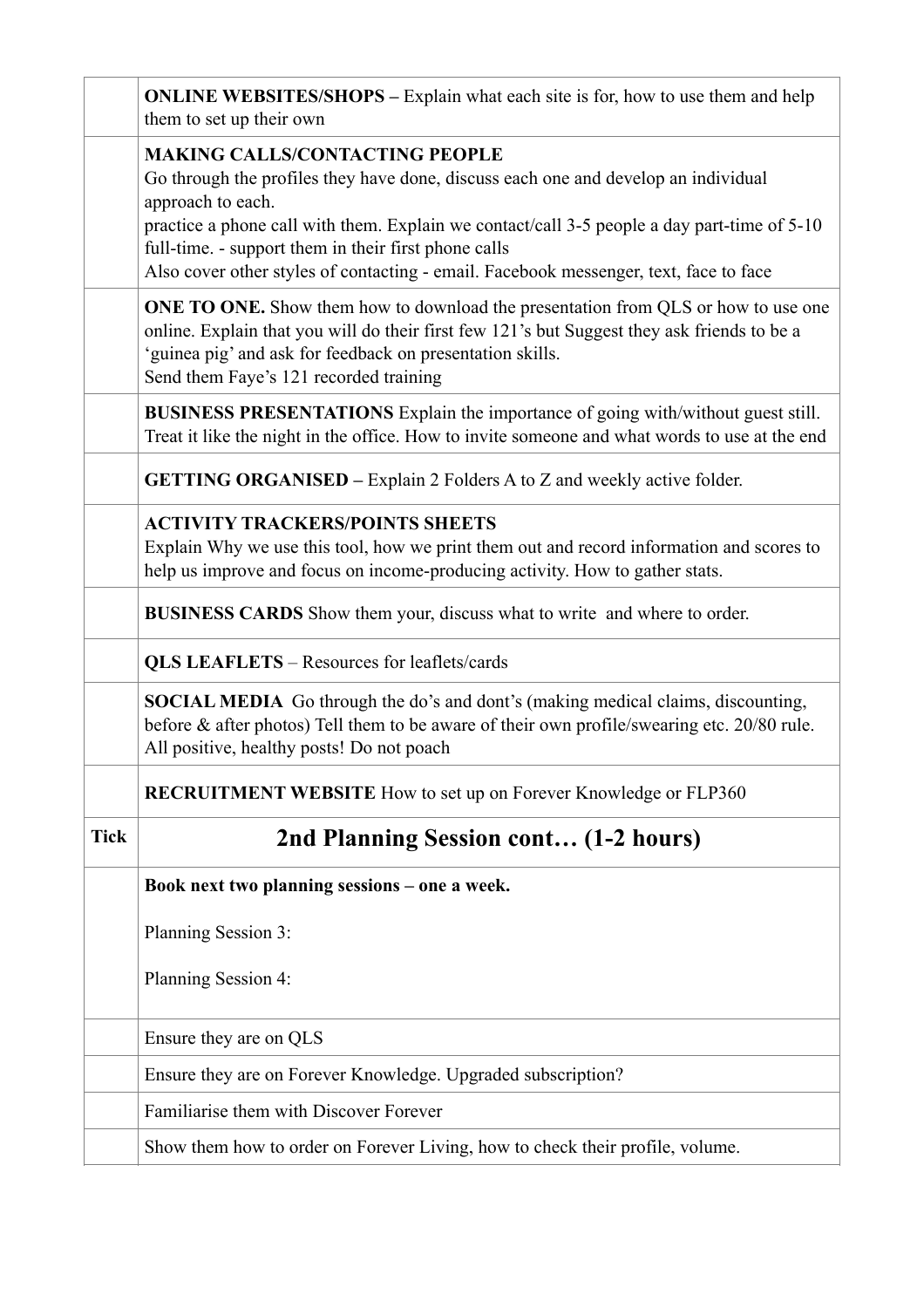|  | Show them how to send orders directly to customers, with an invoice to yourself         |
|--|-----------------------------------------------------------------------------------------|
|  | Advise Public Liability Insurance – only needed if charging for treatments/doing stalls |
|  | Advise how to register their business                                                   |
|  | Check they watched Compliance Videos                                                    |
|  | Explain again the benefit of doing the Clean9 and posting on social media               |

| <b>Tick</b> | Homework 2 <sup>nd</sup> Planning Session             |
|-------------|-------------------------------------------------------|
|             | Prepare everything for your launch/s                  |
|             | <b>Expand WDYKL</b>                                   |
|             | Set up website shop page                              |
|             | <b>Profile another 15 people</b>                      |
|             | Print out pipeline/points sheet/activity tracker      |
|             | Make a 7-Day Plan                                     |
|             | <b>Work on Goal Board</b>                             |
|             | Find some Events to book (www.stallfinder.com)        |
|             | Book some training dates to attend in next few months |
|             | <b>Order Business Cards</b>                           |
|             | Get pupp out                                          |

# **Send out the following QLS pods. (www.qlsonline.net) Ask the ND to watch them before your third planning session.** - How to build your business using Facebook – Ange Loughran - Making Calls – Chris Goldsbrough - Handling Objections - First 30 days – Jayne Leach - Handling Disappointment – Jayne Leach

| <b>Tick</b> | <b>3nd Planning Session (1-hour)</b>                                                                                                                                                                   |
|-------------|--------------------------------------------------------------------------------------------------------------------------------------------------------------------------------------------------------|
|             | This meeting will not take place unless they have completed the task set at the end of<br>planning meeting 1, explain that you cannot move them on in their business unless the<br>tasks are completed |
|             | This can be done a a group session if you have lots of new starters                                                                                                                                    |
|             | Ask them if they have watched the Rolling Training Weeks $1 \& 2$                                                                                                                                      |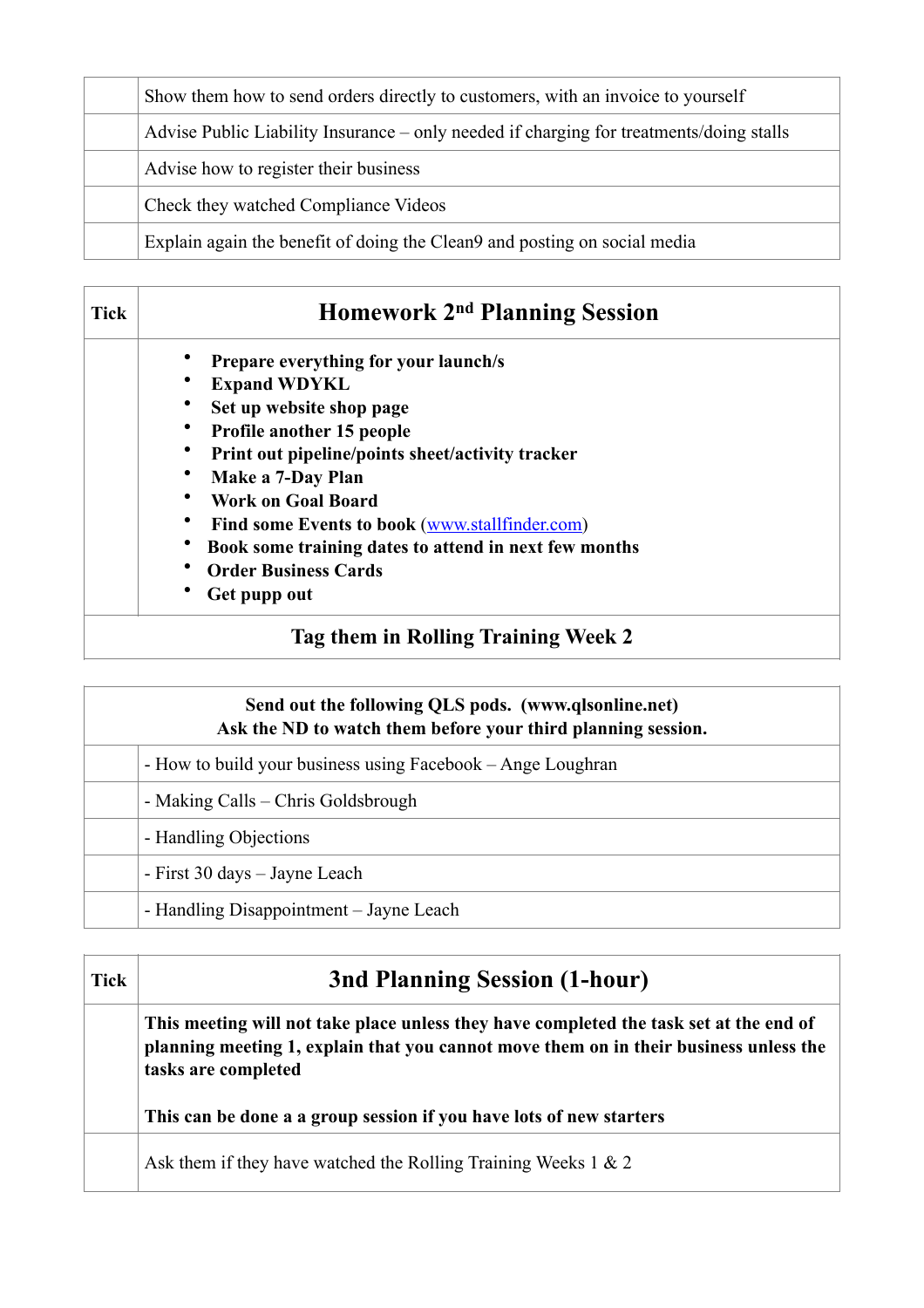| Check they have watched the last QLS Pods.                                                                    |
|---------------------------------------------------------------------------------------------------------------|
| Review points sheets/activity trackers                                                                        |
| Check business cards ordered.                                                                                 |
| Contact Marketing (making new friends) - Types: Direct & Service, what to wear, what to<br>take, what to say. |
| Customer Care and follow-up - why? when? How?                                                                 |
| Discuss warm and cold market - 1/10 warm market or 1/20 cold market will sign up.                             |
| Other social media – Pinterest/Twitter/LinkedIn                                                               |

| Send out the following QLS pods. (www.qlsonline.net)<br>Ask the ND to watch them before your fourth planning session. |  |
|-----------------------------------------------------------------------------------------------------------------------|--|
| - 1-1 Prep – Robert Symes                                                                                             |  |
| - Customer Care – Tina Rigg                                                                                           |  |
| - Importance of Training – Claire Spencer                                                                             |  |
| - Personal Development – Jay Bhaj                                                                                     |  |

# **Tag them in Rolling Training Week 3**

| <b>Tick</b> | 4th Planning Session (up to 1-hour)                                      |
|-------------|--------------------------------------------------------------------------|
|             | Review progress and CCs for the month - 4cc active/base month, promotion |
|             | Review points sheets/activity trackers                                   |
|             | Strengths/Weaknesses - Identify, Praise, train                           |
|             | Concerns/Worries                                                         |